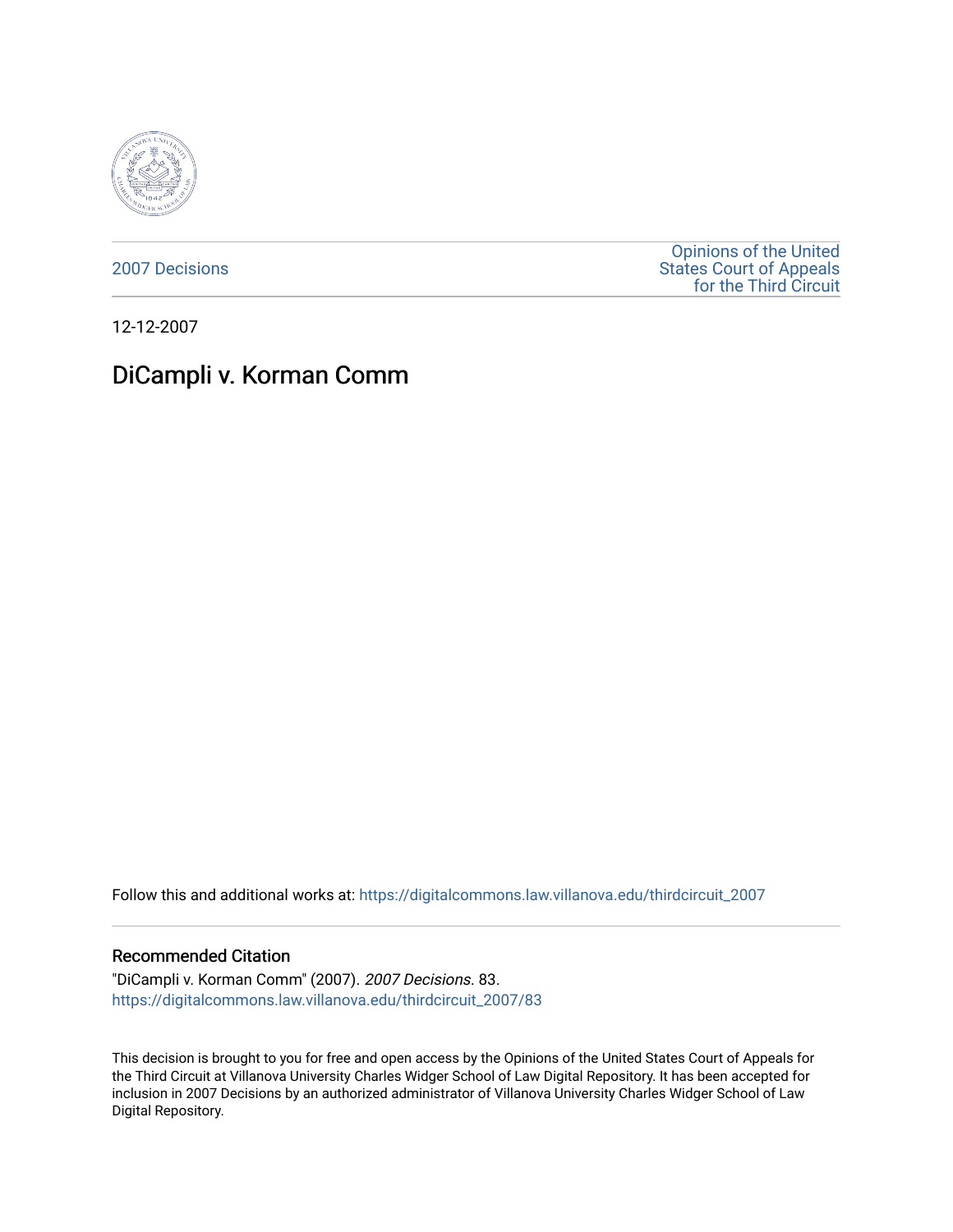#### NOT PRECEDENTIAL

### UNITED STATES COURT OF APPEALS FOR THE THIRD CIRCUIT

 $\mathcal{L}=\mathcal{L}^{\mathcal{L}}$ 

No. 06-4490 \_\_\_\_\_\_\_\_\_\_\_\_

#### JENIFER WONSETLER DICAMPLI,

Appellant,

v.

### KORMAN COMMUNITIES

\_\_\_\_\_\_\_\_\_\_\_\_

On Appeal from United States District Court for the Eastern District of Pennsylvania District Court No. 04-cv-2363 District Judge: Honorable Louis H. Pollak

\_\_\_\_\_\_\_\_\_\_\_\_

Submitted Under Third Circuit LAR 34.1(a) December 10, 2007

Before: McKEE, CHAGARES and HARDIMAN, *Circuit Judges*.

(Filed: December 12, 2007)

## OPINION OF THE COURT \_\_\_\_\_\_\_\_\_\_\_\_

\_\_\_\_\_\_\_\_\_\_\_\_

HARDIMAN, *Circuit Judge*.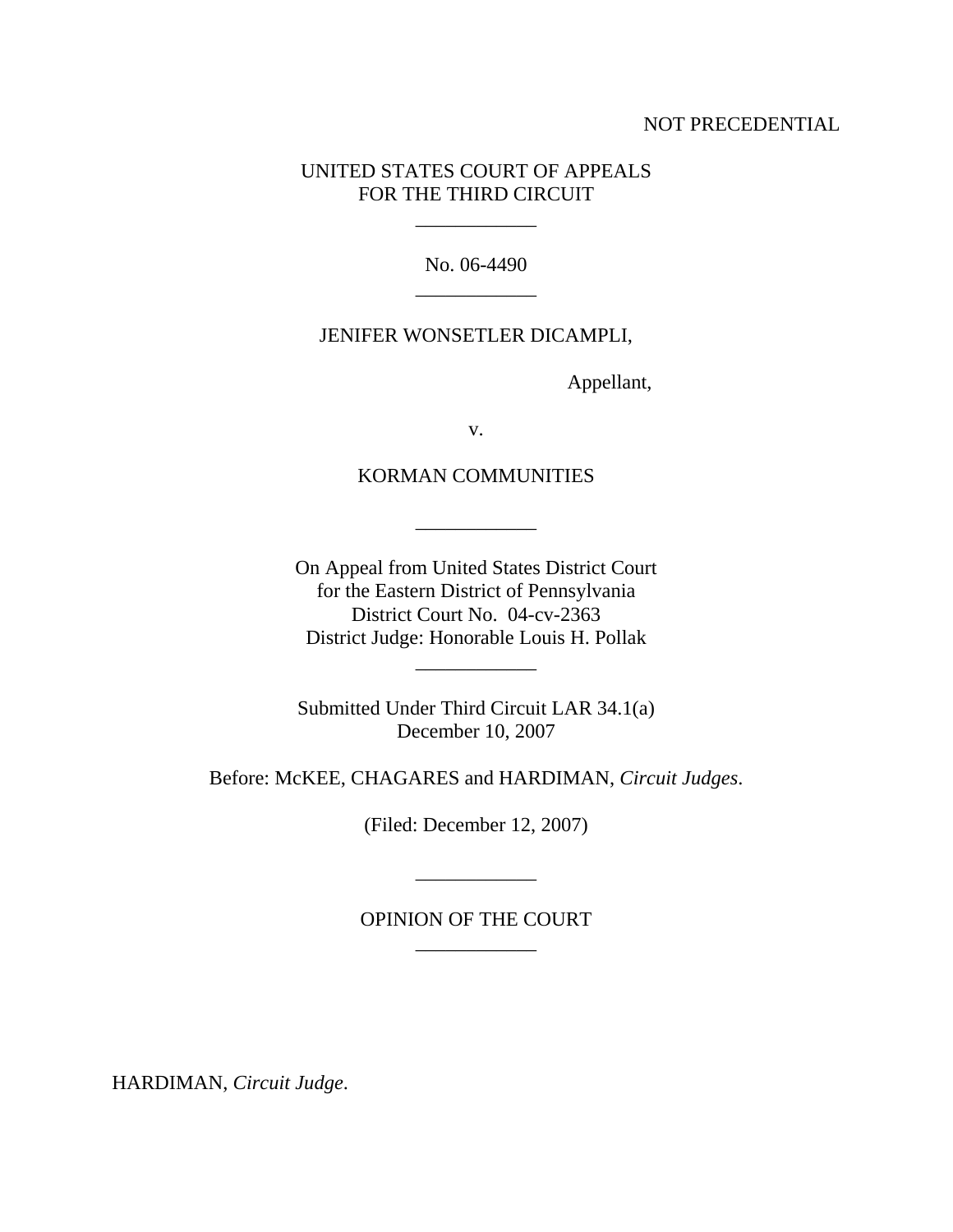This employment discrimination case is an appeal from the District Court's grant of summary judgment in favor of Korman Communities. Plaintiff Jenifer Wonsetler DiCampli brought claims of pregnancy discrimination and retaliation under federal and state statutes after Korman demoted her while on maternity leave and subsequently terminated her when she refused to accept a transfer to another position. DiCampli appeals only the District Court's dismissal of her claim under the Family Medical Leave Act of 1993 (FMLA), 29 U.S.C. § 2601 *et seq.* Because we conclude that DiCampli cannot demonstrate that the reasons proffered by Korman for the demotion are pretextual, or that the proposed job transfer was an adverse employment action, we will affirm.

I.

Because we write for the parties, we repeat only the facts essential to our decision. DiCampli joined Korman in 1998 as the Assistant Manager of Korman's 222 West Rittenhouse Square apartment building (the Rittenhouse Building). Her duties as Assistant Manager revolved primarily around managing the Rittenhouse Building's payables and receivables, and she acquired detailed knowledge of Korman's information technology systems and administrative procedures. Her effective management of these "back of the house" functions was widely recognized by her supervisors and colleagues.

In the Spring of 2001, the position of General Manager of the Rittenhouse Building became available. Although Korman management was confident in DiCampli's administrative and management skills, there were doubts that she could effectively handle the sales and revenue-generating aspects of the General Manager's position.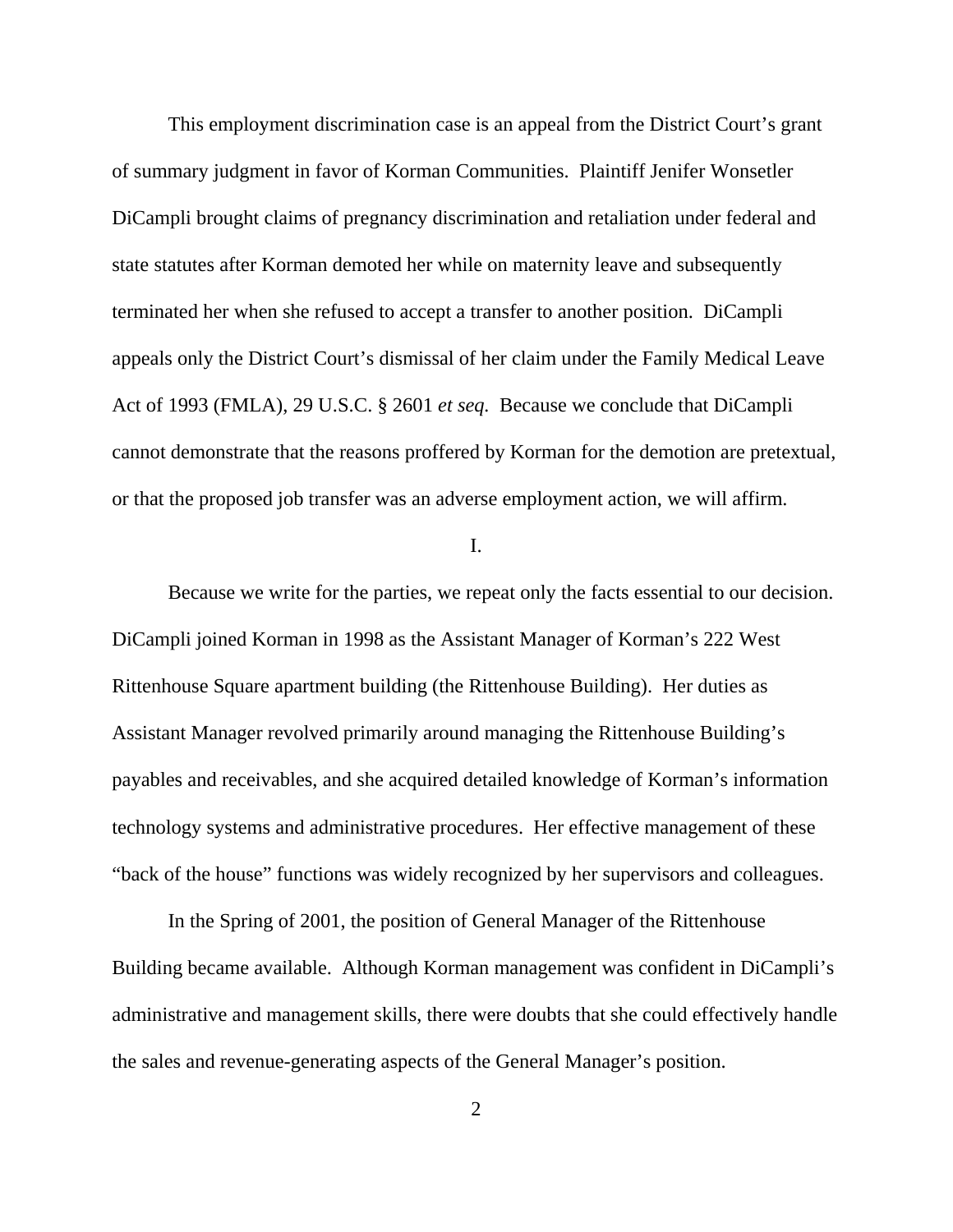Accordingly, while Korman decided to promote DiCampli to General Manager, it hired an additional salesperson at the Rittenhouse Building to counter DiCampli's perceived weaknesses in sales. Korman also established a bonus structure under which DiCampli would receive quarterly bonuses for meeting planned revenue targets. DiCampli's tax records indicate that she received over \$7000 in bonuses during 2001. The bonus structure in place at the time of DiCampli's termination provided for quarterly bonuses of \$3000 and a potential year-end bonus of \$5000, all contingent upon meeting the target net operating income (NOI) for the Rittenhouse Building.

Regrettably, Korman's concerns about DiCampli's ability to generate sales and revenue were soon realized. By the end of 2001, NOI for the Rittenhouse Building was approximately \$260,000 under budget. In DiCampli's first and only performance review as General Manager in March 2002, Korman Chief Operating Officer William B. Hackenburg advised DiCampli that she needed to improve on the sales aspect of her position. Korman management believed that DiCampli struggled with customer relations and was not sufficiently visible to tenants at the front desk.

In January 2002, DiCampli notified Korman that she was pregnant and intended to take maternity leave under the FMLA. Shortly after DiCampli's maternity leave commenced in late April 2002, Korman decided to reorganize the management of the Rittenhouse Building in an attempt to improve the decline in revenue. DiCampli was informed that she was being removed as General Manager and would assume the role of Operations Manager upon her return from maternity leave. Korman hired a new General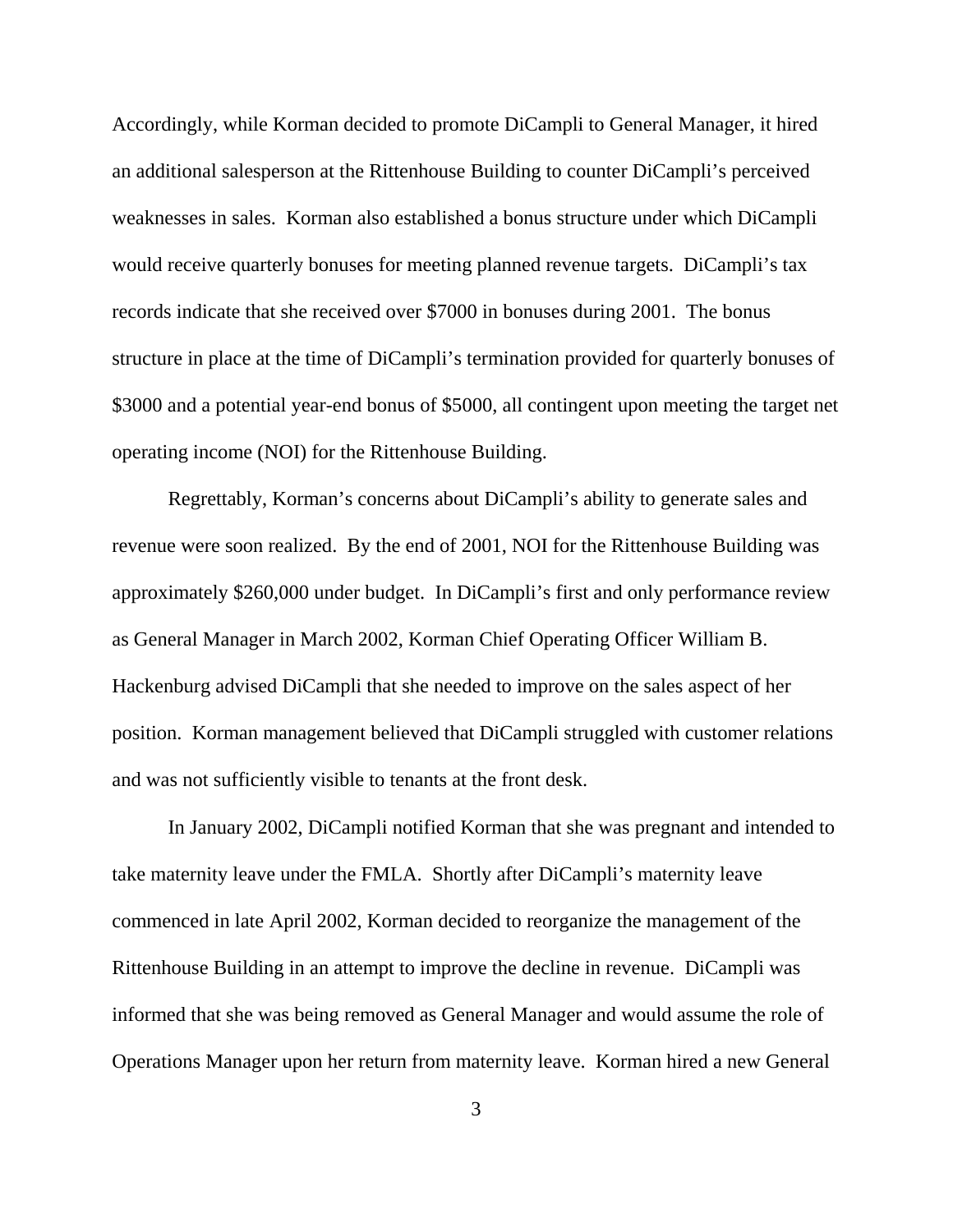Manager, Justine Florian, who started work around the time that DiCampli's maternity leave ended in June 2002.

In addition to reorganizing the management at the Rittenhouse Building, Korman was also beginning to expand its information technology (IT) department. DiCampli had impressed Korman's information technology manager, Robert Mahon, during a transition to new property management software a year earlier, and she was his first choice for a new IT trainer position that was being created at Korman's offices in Plymouth Meeting, Pennsylvania. Accordingly, DiCampli was offered the IT trainer position soon after she returned from maternity leave. The salary and benefits of the IT trainer position were the same as what DiCampli was receiving as Operations Manager, although the bonus structure was more subjective.

A number of Korman's corporate officers urged DiCampli to accept the transfer, but she ultimately declined, writing in a letter to Larry Korman that she could not accept the position "due to financial hardship." The IT position would require a substantially longer commute, which DiCampli suggested would require that she purchase another family vehicle. Although she had not been told that she could remain at the Rittenhouse Building if she declined the IT trainer position, DiCampli also declared in her letter that she would remain at her current position.

Soon thereafter, DiCampli was contacted by Korman's Vice President of Sales Marketing, Mary Regina Paschall (Paschall), who urged DiCampli to reconsider the transfer. DiCampli admits that Paschall made it clear that the IT trainer position was the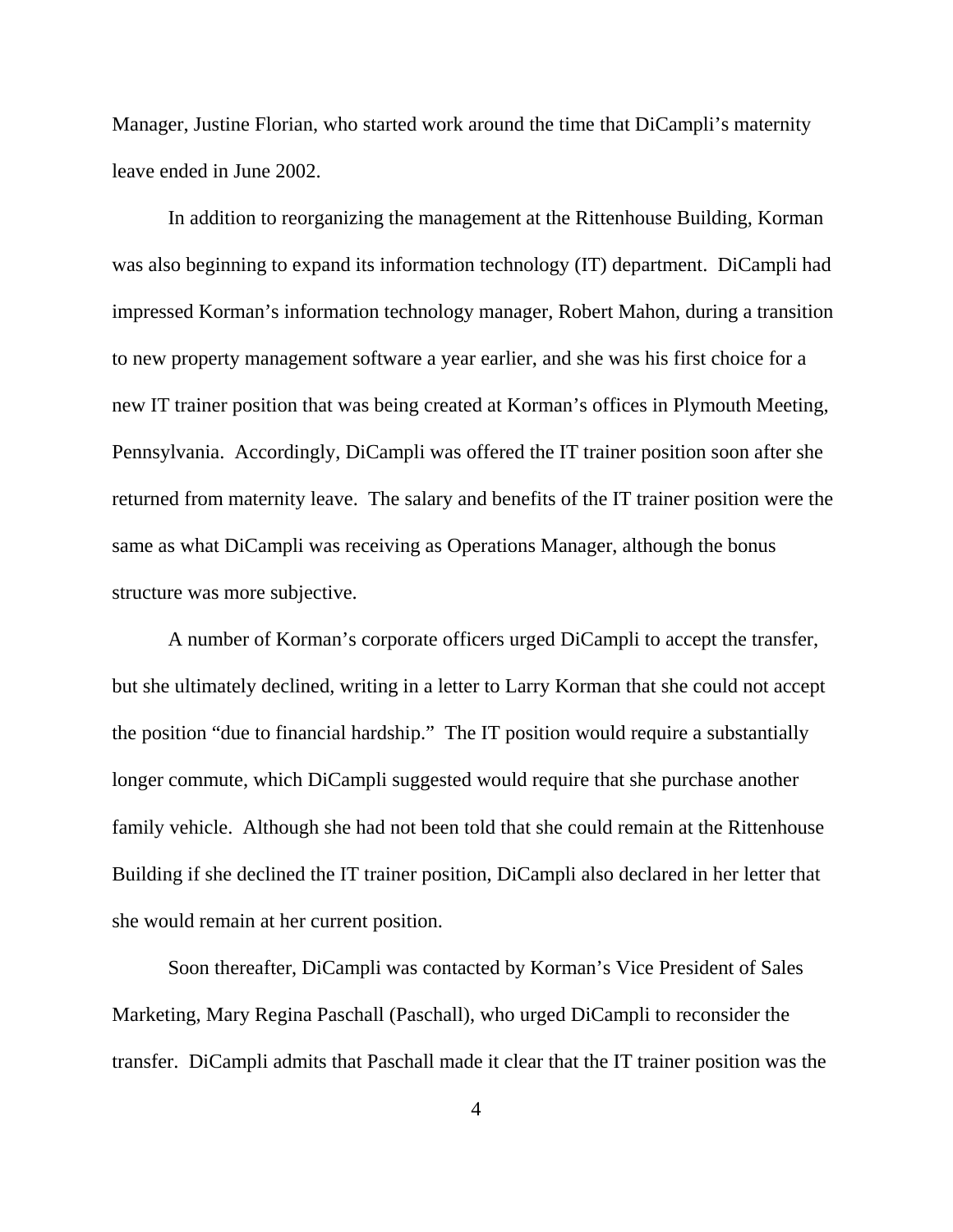only position that was available to her. Nevertheless, DiCampli again refused the transfer. Korman terminated DiCampli in August 2002, along with two other Rittenhouse Building employees.

II.

Korman requested summary judgment, arguing that neither DiCampli's removal from the General Manager position nor the proposed transfer to the IT department constituted an adverse employment action. Korman also argued that DiCampli could not establish that Korman's stated nondiscriminatory reason for these decisions was pretextual. The District Court found that material issues of fact existed with respect to whether DiCampli's removal as General Manager was an adverse employment action, but that she had failed to adduce sufficient evidence to allow a reasonable jury to disbelieve Korman's stated reason for the change. The District Court also held that the transfer to the IT trainer position was not an adverse employment action, and, alternatively, DiCampli had not demonstrated that Korman's asserted rationale for the transfer was pretextual.

To recover for retaliation under the FMLA, DiCampli must demonstrate that: (1) she took FMLA leave; (2) she suffered an adverse employment action; and (3) the adverse employment action was causally connected to her taking of FMLA leave. *Conoshenti v. Pub. Serv. Elec. & Gas Co.*, 364 F.3d 135, 146 (3d Cir. 2004). FMLA retaliation claims are analyzed using the familiar three-step framework of *McDonnell Douglas Corp. v. Green,* 411 U.S. 792 (1973). At issue with respect to DiCampli's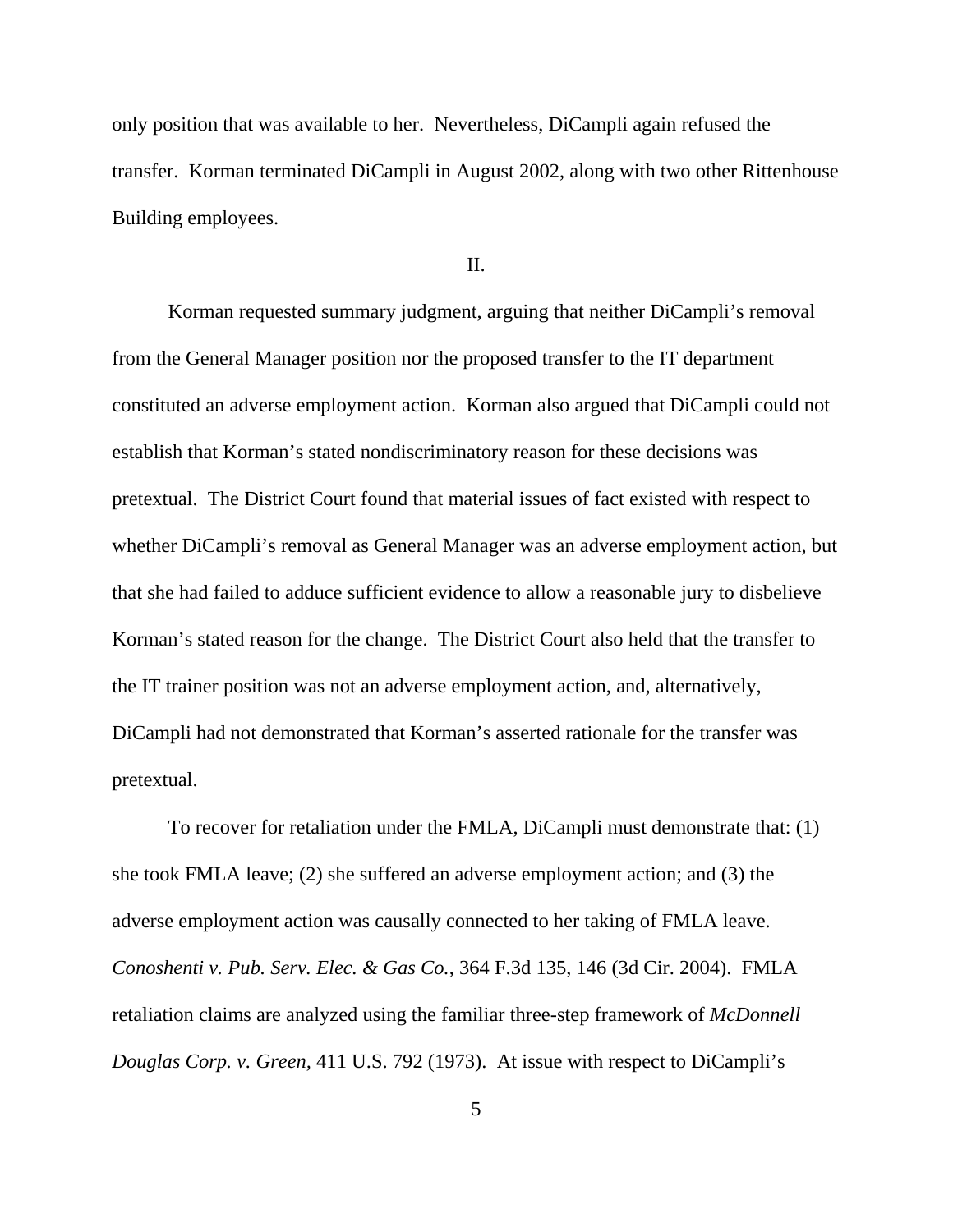removal from the General Manager's position is the third step of that burden-shifting framework, in which the plaintiff bears the burden of demonstrating that the employer's asserted justification is simply a pretext designed to mask discrimination.

To avoid summary judgment under the third step of the *McDonnell Douglas* framework, the plaintiff must "point to some evidence, direct or circumstantial, from which a factfinder could reasonably either (1) disbelieve the employer's articulated legitimate reasons; or (2) believe that an invidious discriminatory reason was more likely than not a motivating or determinative cause of the employer's action." *Fuentes v. Perskie*, 32 F.3d 759, 764 (3d Cir. 1994). The plaintiff must adduce evidence sufficient to "allow a factfinder reasonably to infer that *each* of the employer's proffered nondiscriminatory reasons was either a *post hoc* fabrication or otherwise did not actually motivate the employment action." *Id.* (emphasis in original)(internal citation omitted). To do so, the plaintiff must "demonstrate such weaknesses, implausibilities, inconsistencies, incoherencies, or contradictions in the employer's proffered legitimate reason for its action that a reasonable factfinder *could* rationally find them unworthy of credence and hence infer that the employer did not act for [the asserted] non-discriminatory reasons." *Id.* at 765 (emphasis in original)(internal quotations and citations omitted). It is not sufficient to show that the employer's decision was wrong, mistaken, imprudent or incompetently made. *Id.*

DiCampli argues that her overall favorable performance review and the quarterly bonuses she received throughout her time as General Manager belie the consistent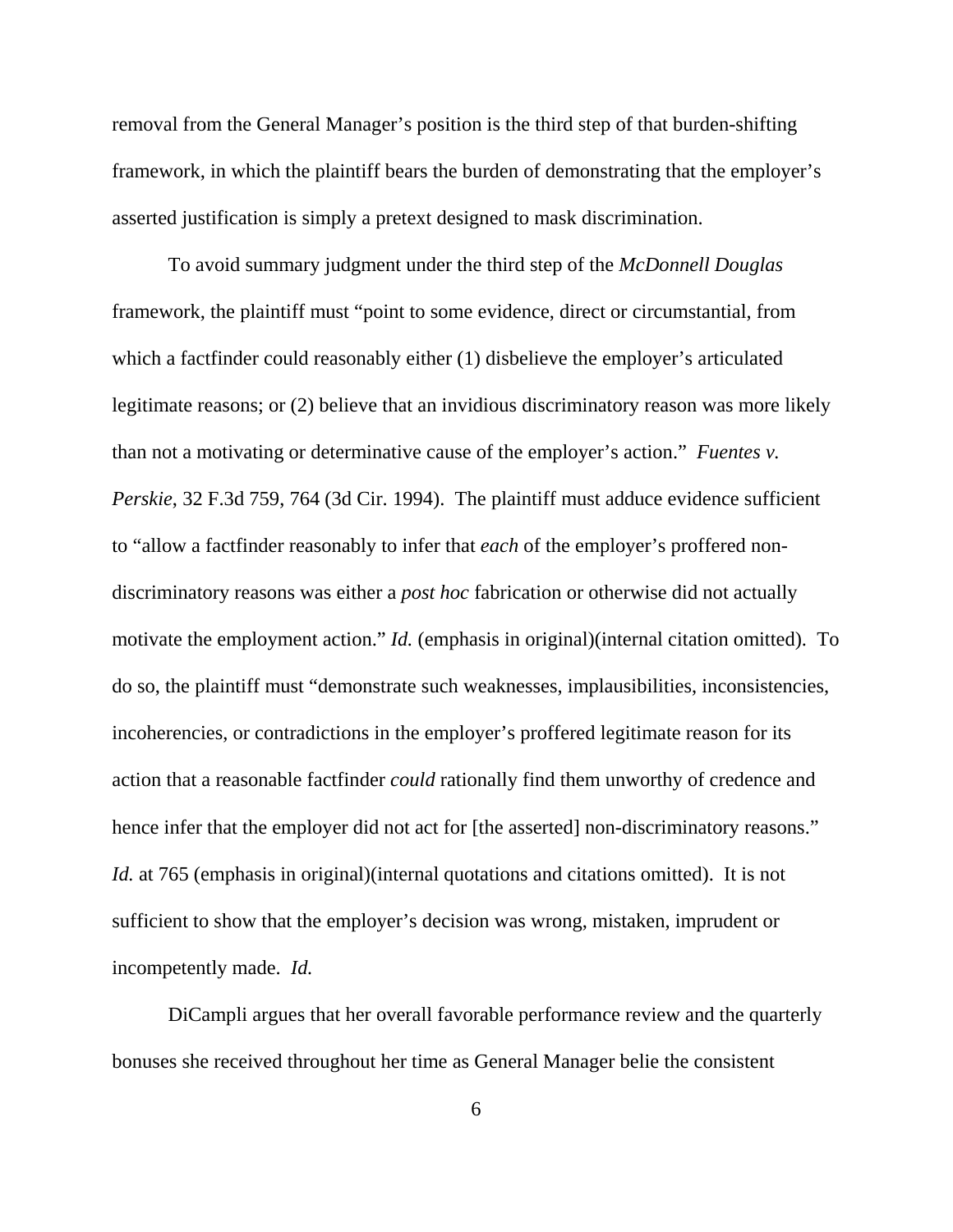assertions of Korman's executives that she was removed from her General Manager position because of declining sales at the Rittenhouse Building. Yet a closer examination of DiCampli's performance review actually bolsters Korman's account. Indeed, that review explicitly notes that DiCampli needed to become more involved with sales, the precise issue that motivated Korman to remove DiCampli. Likewise, DiCampli overlooks the consistent testimony of Korman's corporate officers that she did not reach her revenue goals but nevertheless received *partial* bonuses in an effort to incentivize her to improve. DiCampli's receipt of quarterly bonuses does not mean, as she suggests, that she was meeting her revenue goals and that Korman was entirely satisfied with her sales performance. That granting DiCampli partial bonuses despite her poor performance may have been an imprudent or misguided business decision is, of course, beside the point. *See, e.g., Keller v. Orix Credit Alliance, Inc.*, 130 F.3d 1101, 1109 (3d Cir. 1997).

DiCampli also challenges the District Court's holding that the proposed transfer to the IT trainer position was not an adverse employment action. A plaintiff claiming retaliation must show that a reasonable employee would have found the alleged retaliatory action "materially adverse" in that it "well might have dissuaded a reasonable worker" from exercising a right under the FMLA. *See Moore v. City of Phila.*, 461 F.3d 331, 341 (3d Cir. 2006) (citing *Burlington N. & Santa Fe Ry. Co. v. White*, 126 S. Ct. 2405, 2415 (2006)).

In this case, DiCampli was asked to transfer to a position with identical pay and benefits to what she received as Operations Manager. DiCampli argues that the IT trainer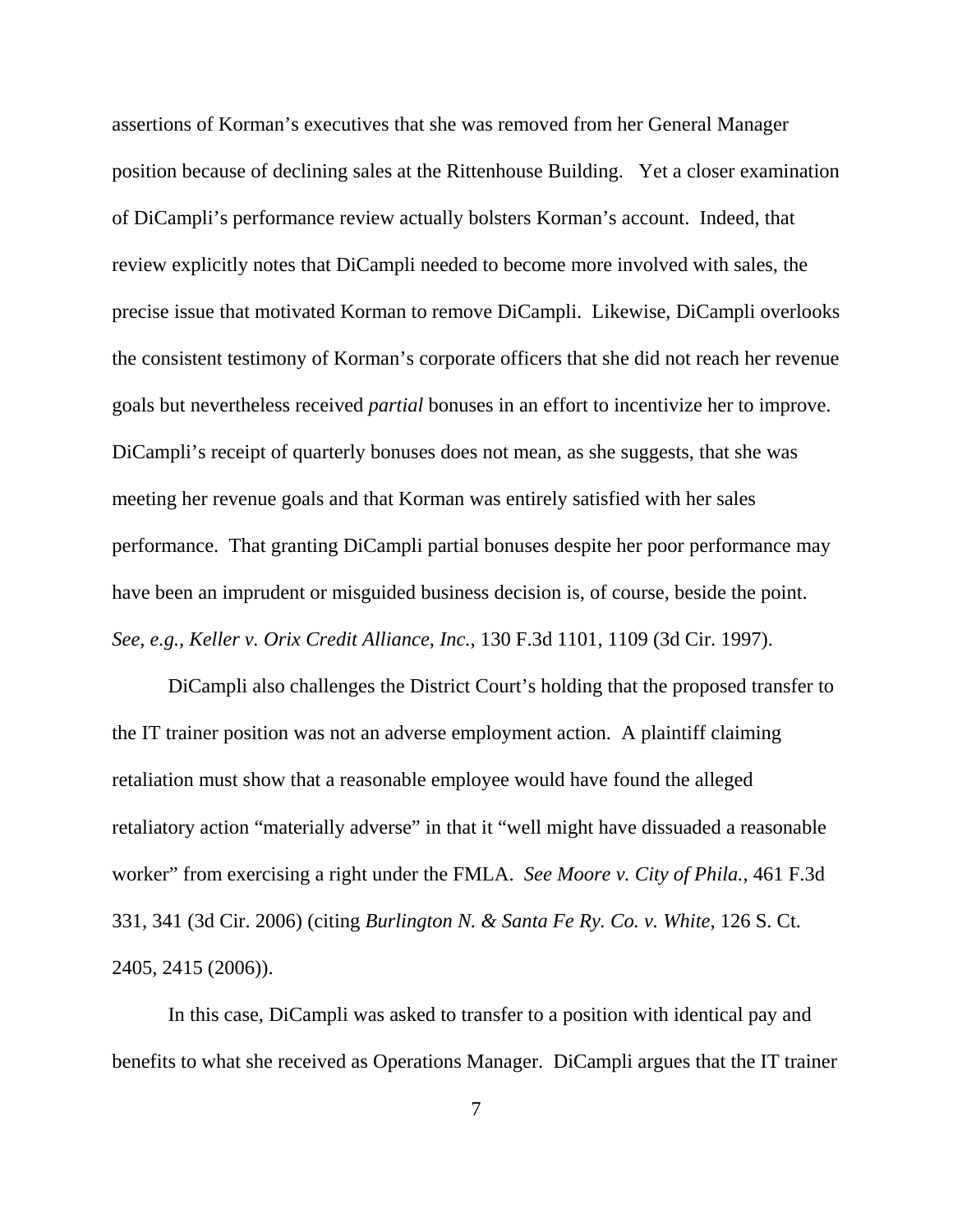position was a "desk job" that offered less prestige and fewer opportunities for performance bonuses. Yet she offers no objective evidence to suggest that the IT trainer position was less desirable or prestigious than that of Operations Manager. *See O'Neal v. City of Chicago*, 392 F.3d 909, 913 (7th Cir. 2004) (finding that "purely subjective preferences for one position over another" do not establish adverse employment action); *Cf. Burlington Northern*, 126 S. Ct. at 2417 (transfer from position that was "objectively considered a better job" to a position that was "by all accounts more arduous and dirtier" can be adverse employment action). Nor does she present any evidence that the opportunities for bonuses in the IT trainer position were markedly different. Indeed, as the District Court observed, the record suggests that DiCampli might have done better in the new position given that her bonuses as Operations Manager were linked to revenues that were in steep decline. Finally, the mere fact that the IT position would have required a change in location and a longer commute is not sufficient to constitute an adverse action. *See, e.g., Hoffman v. Rubin,* 193 F.3d 959, 964 (8th Cir. 1999) (transfer from St. Paul to Chicago not adverse employment action because rank, pay, and other benefits unaltered). Under these circumstances, we are unable to conclude that the proposed transfer to the IT department was so materially adverse as to deter a reasonable employee in DiCampli's position from exercising her FMLA rights.

Even if we were inclined to find that a reasonable trier of fact could find that the transfer to the IT position was an adverse action, we are in full agreement with the District Court that DiCampli has adduced no evidence that Korman's asserted rationale